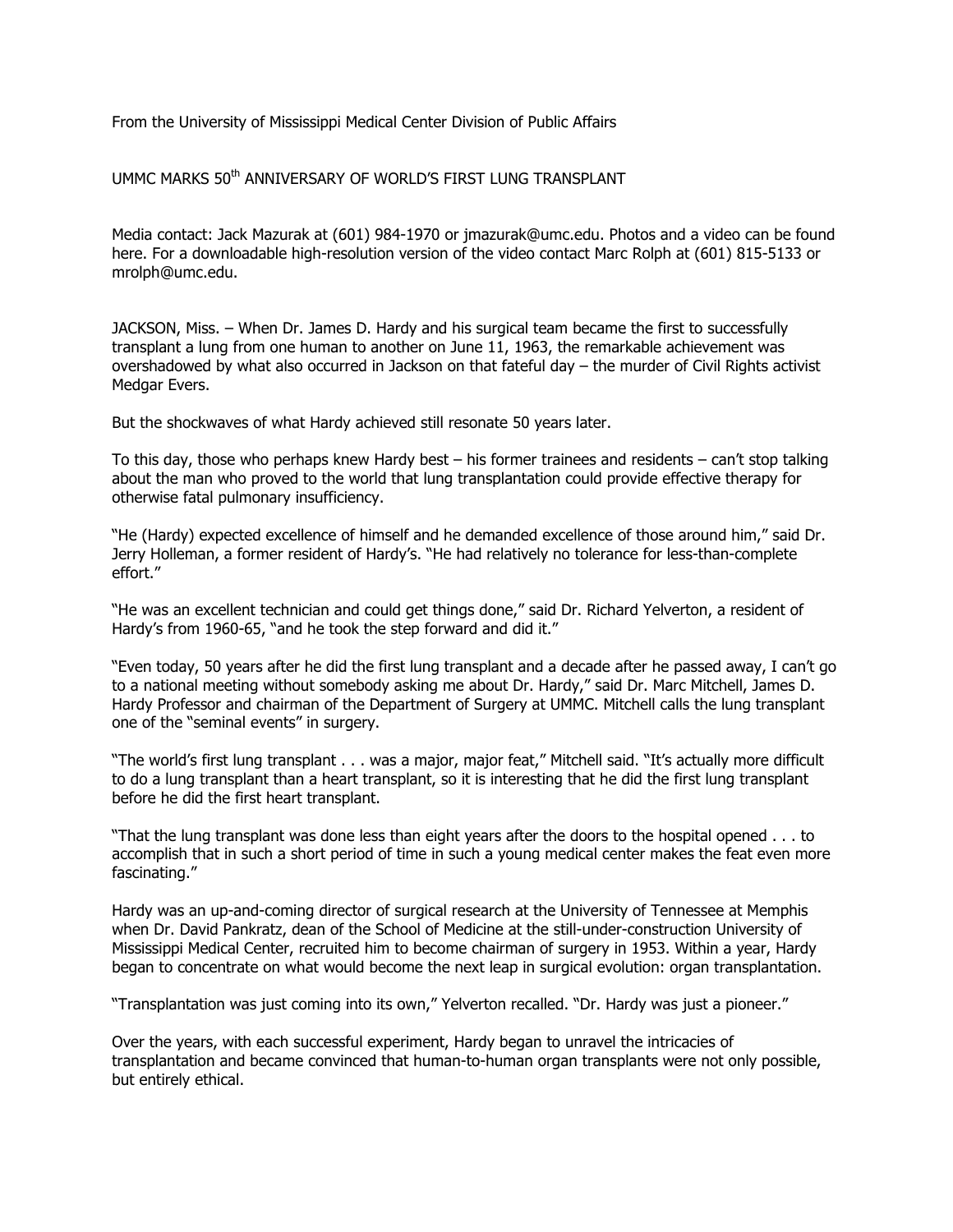"Many of the fundamental documents that govern human subject research had not been written," said Dr. Ralph Didlake, professor of surgery, director of the Center for Bioethics and Medical Humanities and a former resident of Hardy's. "At the time, Dr. Hardy was asking the right questions about the morality of these transplants.

"These questions helped establish the boundaries of what could be done."

Those boundaries were pushed to their limits on April 15, 1963, when 58-year-old John Russell, a prisoner at the Mississippi State Penitentiary at Parchman, was admitted to University Hospital with a history of repeated bouts of pneumonia that antibiotics had failed to improve. Squamous cell carcinoma in his left lung had rendered it all but useless, and his right lung had been weakened by advanced emphysema. Russell also suffered from kidney disease.

Dr. Robert Marston, then-dean of the School of Medicine, had granted Hardy permission to do a human lung transplant under certain agreed-upon conditions. After further tests, Hardy offered Russell the option of a transplant of his diseased left lung.

Russell accepted, and on June 11, when a donor left lung became available, the transplant took place. But what attention came with the surgery was extremely short-lived.

Before the operation had concluded, Hardy received an urgent call from the emergency room. He asked Dr. Martin Dalton, a senior thoracic surgery resident and member of his surgical team, to report to the ER.

When Dalton arrived, he found an African-American man who had suffered a gunshot wound at close range. Dalton attempted to stop the man's bleeding and revive him, to no avail. Dalton pronounced the time of death and went to notify the man's family. It was then that he learned the man he had been trying to save was Medgar Evers.

Russell, the lung transplant recipient, died 19 days after the history-making surgery. It was his kidney disease – not the newly transplanted lung – that led to his death.

While preparing for the University of Mississippi Medical Center's recognition of the 50th anniversary of Hardy's pioneering lung transplant, Connie Machado, associate professor of academic information services, discovered many of the surviving 16 mm films of Hardy's procedures acquired by the university's library in 2003 had been in various states of deterioration.

The one of immediate concern was canister No. 97, marked "Transplantation of Organs (Heart Out)." Last fall, Machado obtained a National Film Preservation Foundation grant to restore the 10-minute film at a cost of \$5,200.

To the delight of medical historians, the restored film includes the coveted footage of Hardy's initial lung transplant – in vivid color.

"We wouldn't be doing transplants today if people like Dr. Hardy hadn't had the courage to perform these procedures," said Machado. "In the 1960s, health care wasn't where it is now. They were trying to make a difference to improve people's lives.

"Dr. Hardy was willing as a surgeon to take that risk, to take that responsibility."

Much of the restored footage is included in an associated video news release from the Division of Public Affairs, which can be found here.